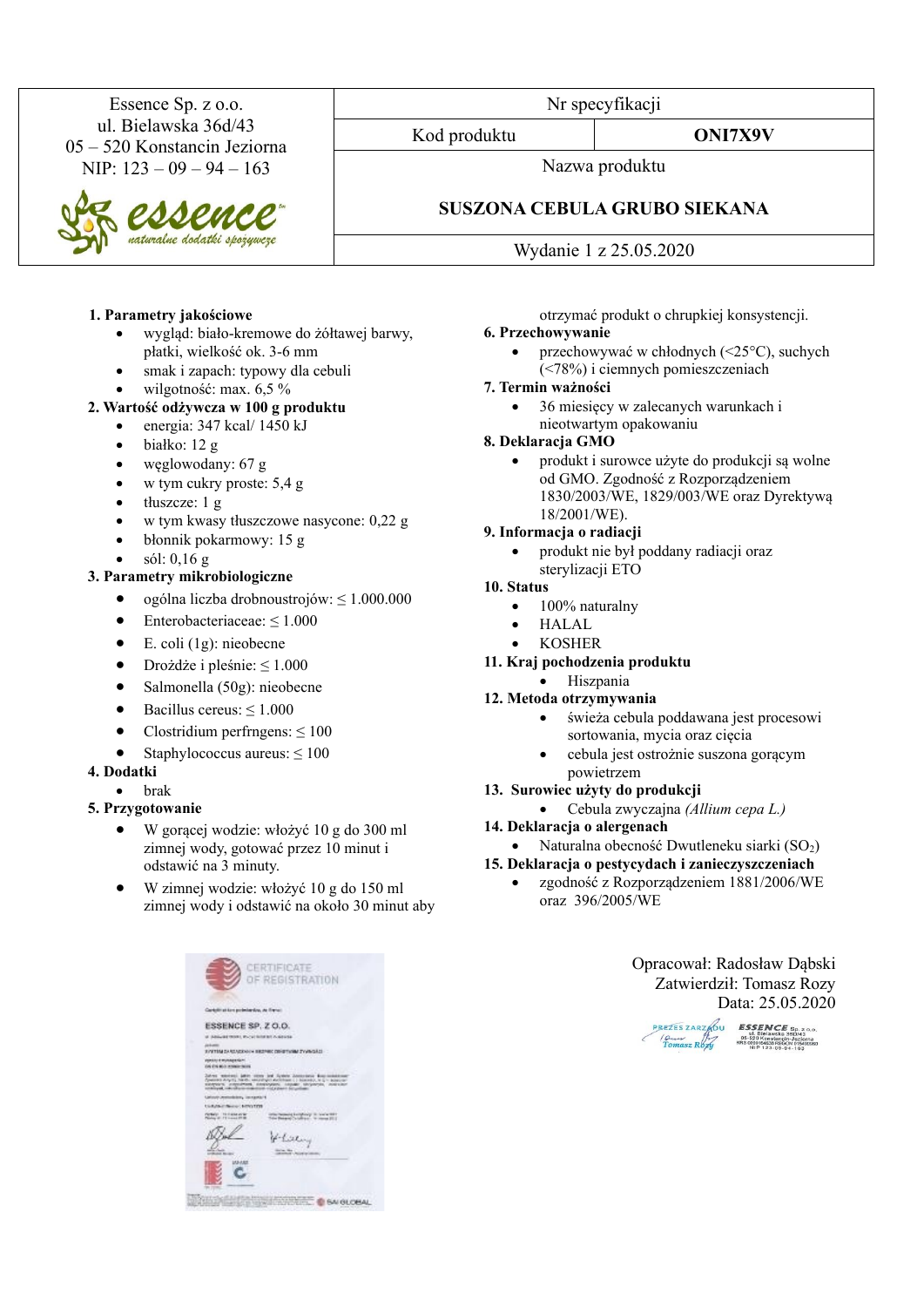Essence Sp. z o.o. ul. Bielawska 36d/43 05 – 520 Konstancin Jeziorna NIP: 123 – 09 – 94 – 163

# **1. Organoleptic parameters**

- appearance: White/White yellowish flakes, approx. 3-6 mm
- odour and flavour : Typical
- humidity: max. 6,5 %

## **2. Nutritional data (100g)**

- Energy:  $347$  kcal/  $1450$  kJ
- Proteins:  $12 g$
- Carbohydrates: 67 g
- sugars:  $5,4 \text{ g}$
- Fats:  $1 \text{ g}$
- Saturated fats: 0,22 g
- Fiber:  $15 g$
- Salt: 0,16 g

## **3. Microbiology**

- Total plate count:  $\leq 1.000.000$
- Enterobacteriaceae:  $\leq 1.000$
- $\bullet$  E. coli (1g): absence
- Mold & Yeast:  $\leq 1.000$
- Salmonella (50g): absence
- Bacillus cereus:  $\leq 1.000$
- Clostridium perfrngens:  $\leq 100$
- Staphylococcus aureus:  $\leq 100$

#### **4. Additives**

free of any additives

# **5. Preparation**

- In hot water: Put 10 g into 300 ml of cold water, let boil for 10 minutes and leave it to stand for 3 minutes.
- In cold water: Put 10 g into 150 ml of cold water and leave it to stand for approximately 30 minutes for a product

| BartyRkot ten polyéentre, 2x finne:                       |                                                                                                                                                                                                                                                                              |
|-----------------------------------------------------------|------------------------------------------------------------------------------------------------------------------------------------------------------------------------------------------------------------------------------------------------------------------------------|
| ESSENCE SP. Z O.O.                                        |                                                                                                                                                                                                                                                                              |
| al Biskauka (Muus), Bl-525 Konstances, Moorra             |                                                                                                                                                                                                                                                                              |
| <b>Job Selvice</b>                                        | SVIETRIM ZARZAOZANJA REZPECZERSTWEM ZYWHOSCI                                                                                                                                                                                                                                 |
| aged by a supering an user.<br>B/S EN ISO 22000-2004      |                                                                                                                                                                                                                                                                              |
|                                                           | ZAVID NAUSTRO, WINT Story (est System ZavidAlans Augustavidades)<br>Zawrodzi śmuczy kandlu renurskymi dodzistani za ziswności, w tym auszcause<br>warework pregnances, depressions, clubars electronics, englished<br>refinered estatement announced instanting transmission |
| Liefensch Synandicioner/ American 31                      |                                                                                                                                                                                                                                                                              |
| Cottyfikat Numer: NOV31229                                |                                                                                                                                                                                                                                                                              |
| Wydanic 10 insiga 2212<br>Winnipeg Alex 4-3 senated 20102 | Date Planneys's Credebback 14 marca 2012<br>Date Blackers Colleting (1) 14 marca 2012                                                                                                                                                                                        |
|                                                           | Hulu                                                                                                                                                                                                                                                                         |
| product the product<br><b>Indication Nanger</b>           | Subdom Library<br><b>Ulbread found 1 incompany ties</b>                                                                                                                                                                                                                      |

Specification number

Product code **ONI7X9V** 

Product name

# **DEHYDRATED ONION LARGE CHOPPED**

Issue 1 date 25.05.2020

with a crispy texture.

# **6. Storage**

store in cool (<25  $\degree$  C), dry (<78%) and dark place

# **7. Shelf life**

• 36 months if properly stored in the original, unopened packing

# **8. GMO statement**

• Product does not contain GMOs nor has been manufactured from GMOs materials nor has been exposed to cross contamination (According to European Regulations EC 1830/2003, 1829/003 and Directive 18/2001).

# **9. Ionizing radiation statement**

• The product has not been irradiated nor ETO treated.

#### **10. Suitability data**

- 100% naturalny
- HALAL
- KOSHER

# **11. Country of origin:**

- Spain
- **12. Process**
	- Manufactured from onion, selected, washed, peeled, cut and dehydrated.
	- then onion is carefully dried with hot air
- **13. Raw material used for production**
	- onion (*Allium cepa L.*),
- **14. Allergen**
	- Natural presence of Sulfur dioxide  $(SO<sub>2</sub>)$

# **15. Pesticides and contaminants statement**

The product meets the requirements set in EU regulation 1881/2006.

> Compiled: Radosław Dąbski Approved: Tomasz Rozy